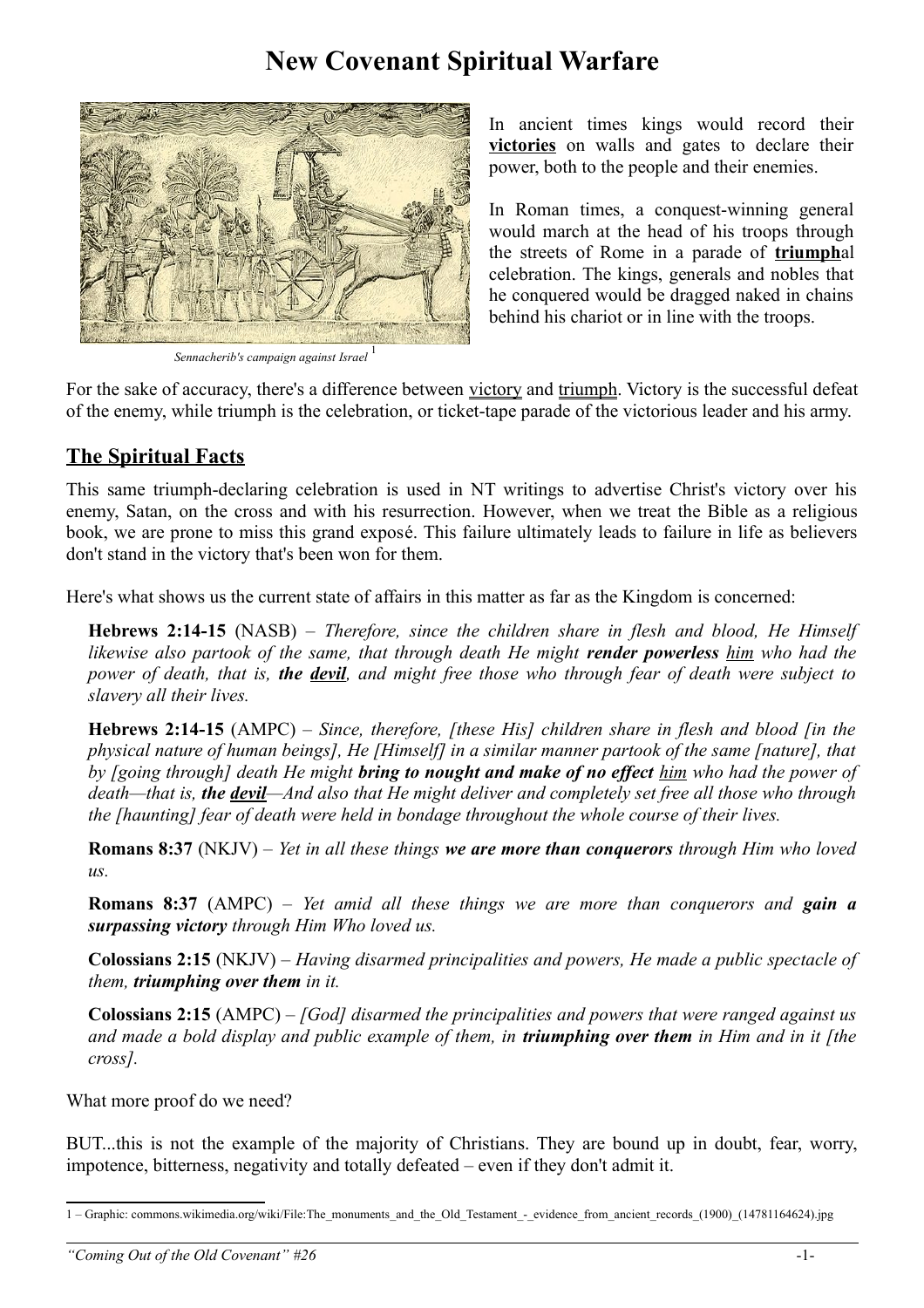Apart from gung-ho Pentecostals who have geed themselves up, where have you seen triumphal Christians in the recent past. For that matter, triumphalism is preached against from the pulpit.

If our King has conquered the devil, rendered him powerless and has triumphed over him, why can't we enter into this reality? After all, here's our situation:

- 1. We have the keys to the Kingdom of Heaven<sup>[2](#page-1-0)</sup>
- 2. Our King lives in us by his Spirit<sup>[3](#page-1-1)</sup>
- 3. We are able to abide in our King[4](#page-1-2)
- 4. We are able to be one with our  $King<sup>5</sup>$  $King<sup>5</sup>$  $King<sup>5</sup>$
- 5. Our King in us is greater than our enemy<sup>[6](#page-1-4)</sup>
- 6. We are lead in triumph by our  $King<sup>7</sup>$  $King<sup>7</sup>$  $King<sup>7</sup>$
- 7. Our King enables us to do anything required $8$
- 8. The enemy will not prevail against  $us^9$  $us^9$

Many believers fight against sin and against the enemy all their lives. It's time to realize that the battle has already been won and as we are "in him", we share in the victory and the triumph.

*"If we understand that we abide in Him (which also means that we abide in His authority), then our spiritual warfare is very different: we are not fighting for victory; we are fighting from victory."* [10](#page-1-8)

When Paul wrote that Christ "He disarmed the rulers and authorities and made a public example of them, triumphing over them in it."<sup>[11](#page-1-9)</sup>, he was using a first-Century metaphor of a Roman general parading his conquered foe in humiliation down the streets of Rome. And another first-Century metaphor, which everyone knew, that a conquered foe has no power of authority any more. His statements were therefore, completely understood by his intended readers of the day. But today, modern believers don't get the same impact of the reality won for them.

Jesus made this a firm reality with his recorded statement: "Now is the judgment of this world; now the ruler of this world will be cast out."<sup>[12](#page-1-10)</sup>

#### **Spiritual Warfare**

To assist helpless Christians survive and win battles, an elaborate system of spiritual warfare has been developed and propagated throughout the churches. The source of the techniques used has been stated to be "God" or "Holy Spirit". This martial system needs to be addressed from a position of spiritual reality and the New covenant, rather than religion or legalism.

The amazing truth is this:

The devil was made powerless by the cross – Jesus' death and his resurrection.

<span id="page-1-0"></span><sup>2 –</sup> Matthew 16:19 (The context of this was reiterated to all the disciples – See Matthew 18:18 & John 20:23)

<span id="page-1-1"></span><sup>3 –</sup> Colossians 1:27

<span id="page-1-2"></span><sup>4 –</sup> John 15:4

<span id="page-1-3"></span><sup>5 –</sup> John 17:21  $6 - 1$  John 4:4

<span id="page-1-5"></span><span id="page-1-4"></span><sup>7 – 2</sup> Corinthians 2:14

<span id="page-1-6"></span><sup>8 –</sup> Philippians 4:14

<span id="page-1-7"></span><sup>9 –</sup> Matthew 16:18

<span id="page-1-8"></span><sup>10 –</sup> Jonathan Welton (10-8-2016) "Spiritual Warfare In The Better Covenant"

 <sup>(</sup>weltonacademy.com/blogs/jonathanwelton/spiritual-warfare-in-the-better-covenant)

<span id="page-1-10"></span><span id="page-1-9"></span><sup>11 –</sup> Colossians 2:15 (NRSV) 12 – John 12:31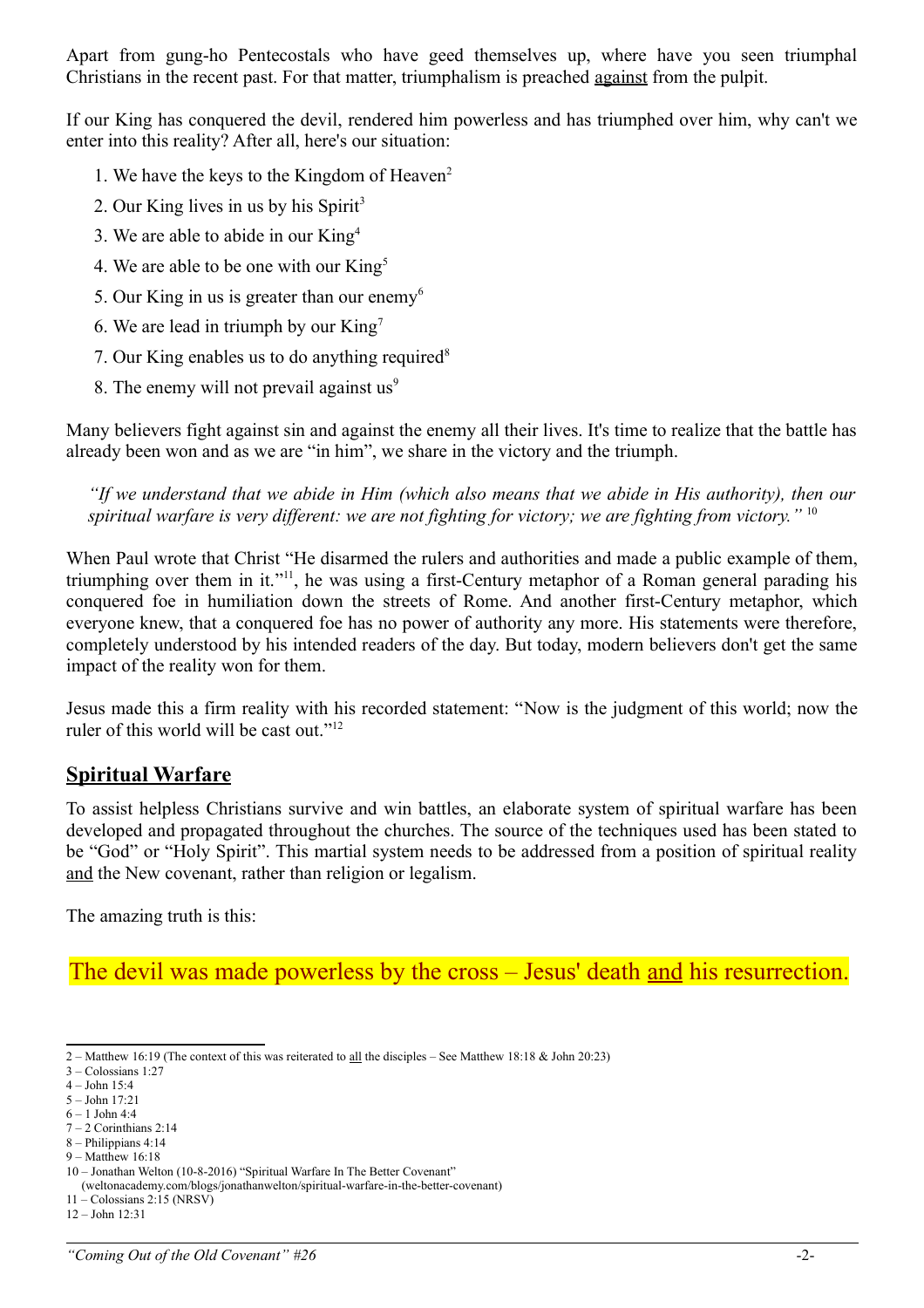But:

*"The devil wants the Church to think that we are fighting him, because he does not want the Church to understand that he has been defeated. Since his defeat was already accomplished, the Church is not on the earth to try to win a victory. Our starting point is victory, and from there we move forward. We are currently on Earth as ambassadors[13](#page-2-0) enforcing and advancing the application of Jesus' victory."* [14](#page-2-1)

So why is there any need for believers to come up with spiritual warfare techniques? Simply put: ignorance.

Satan only has one weapon against believers: lies. He uses this constantly because he's a liar<sup>[15](#page-2-2)</sup> and he knows its power. He uses lies to taunt the saints, to manipulate, intimidate, tempt and condemn them.

Lies work in the mind, so the battle for believers is in the mind, not the spiritual realm. His mind games, like chess, is purposed to checkmate us by causing us to come into agreement with him. He plants thoughts and temptations in our minds (which are false) and then lies to us with the idea that these thoughts come from the evil within us. Consequently, we condemn ourselves and become powerless to withstand the obvious falsehoods.

Many Christians struggle with sin because of these lies. They think it comes from within them – from their evil flesh. They fail to realise that as a 'new creature'[16](#page-2-3) they don't have the propensity to sin any more<sup>[17](#page-2-4)</sup>.



So:

*"If we allow ourselves to listen to his voice and then come into any form of agreement with him, we are essentially stepping out of Jesus' chariot, stripping off our royal robes, and chaining ourselves beside Satan." [18](#page-2-5)*

# **Our Stance**

To succeed against our defeated enemy, we must identify his mind games and work in our minds unless the Spirit tells us otherwise. The Spirit will advise us of any spiritual steps we need to take on specific occasions, while the bulk of the time is overcoming the mental incursions of the enemy.

We must "take every thought captive to the obedience of Christ"<sup>[19](#page-2-6)</sup>.

**2 Corinthians 10:5** (AMPC) – *[Inasmuch as we] refute arguments and theories and reasonings and every proud and lofty thing that sets itself up against the [true] knowledge of God; and we lead every thought and purpose away captive into the obedience of Christ (the Messiah, the Anointed One),*

This doesn't mean declaring, "I bring these thoughts in captivity to Jesus". This is illogical. Look at the Amplified's translation above. It's an active statement. We must dismiss lies placed in our mind because we know which ones these are – they don't align with the true knowledge of God. We use our authority to control our own minds and resist what they are saying.

We must be aware of the enemies tactics at all times.<sup>[20](#page-2-7)</sup> We are not to just look out for doctrines of demons<sup>[21](#page-2-8)</sup>, etc., but focus on ourselves, our attitudes, and what we think. We are accountable to the Judge for ourselves, first and foremost. We must see that we live a righteous life by defeating the lies that are

<span id="page-2-0"></span><sup>13 –</sup> See 2 Corinthians 5:20; Ephesians 6:19-20

<span id="page-2-1"></span><sup>14 –</sup> Jonathan Welton (10-8-2016) "Spiritual Warfare In The Better Covenant"

<span id="page-2-2"></span><sup>15 –</sup> John 8:44;

<span id="page-2-3"></span><sup>16 – 2</sup> Corinthians 5:17 (AMP, ASV, BRG, DRA, GNV, KJV, MEV, NASB, WYC, YLT)

<span id="page-2-4"></span> $17 - 1$  john 5:18

<span id="page-2-5"></span><sup>18 –</sup> Jonathan Welton (10-8-2016) "Spiritual Warfare In The Better Covenant"

<span id="page-2-6"></span><sup>19 – 2</sup> Corinthians 10

<span id="page-2-7"></span><sup>20 – 2</sup> Corinthians 2:11

<span id="page-2-8"></span><sup>21 – 1</sup> Timothy 4:1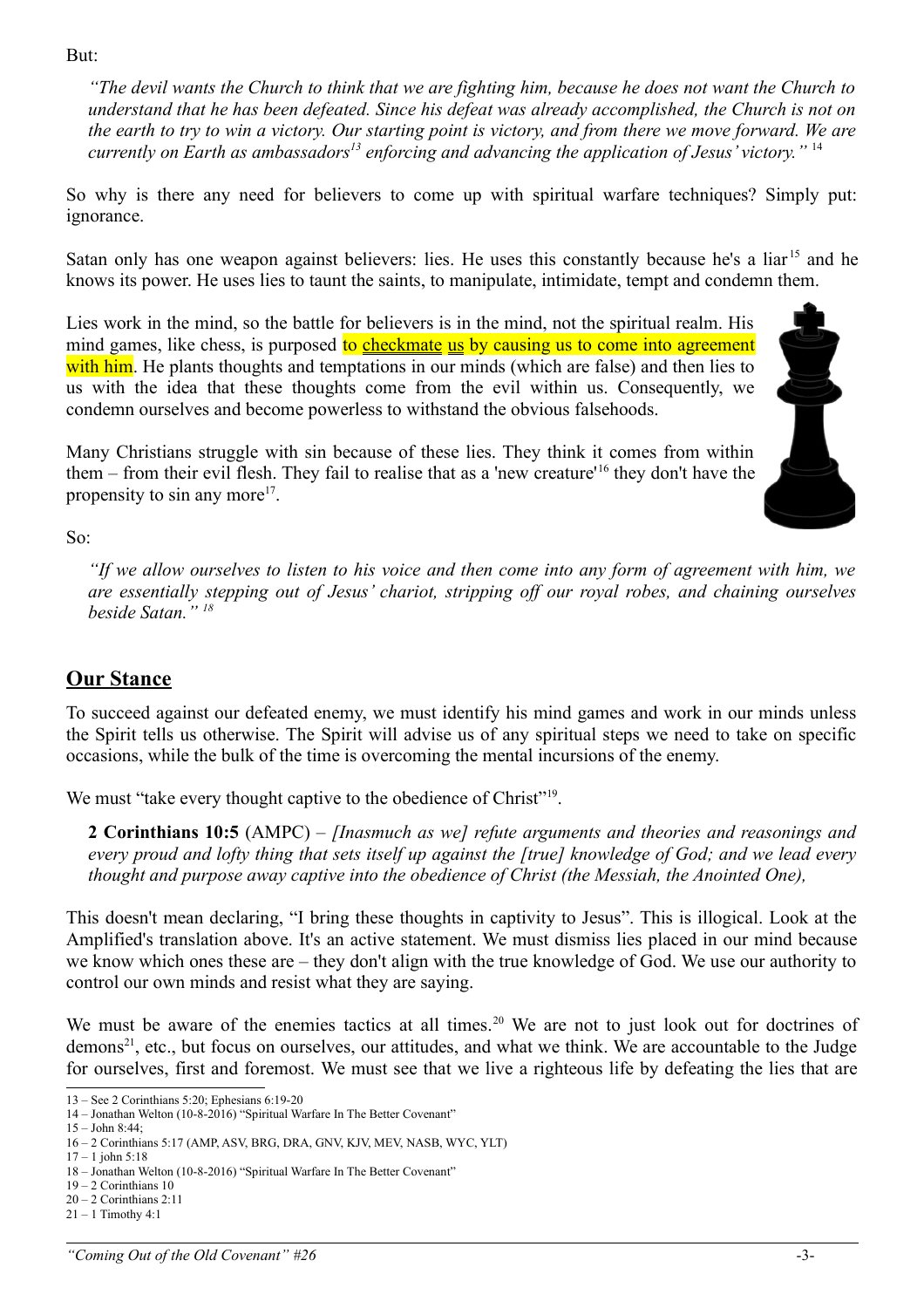deposited in us.

However, we continue to think that the devil is a prowling, roaring  $\lim_{n \to \infty}$  we will have the wrong attitude towards him. This description raises fear, when he is a defeated foe under our authority – provided we use that authority correctly. He works in our mind as a 'slimy', 'weasely' liar, and that's where we need to focus our defence.

Here's the crux of the matter:

*"Most true spiritual warfare takes place in the arena of truth versus lies. The devil is a liar, and he uses his craftiness to get us to lay aside our identity and authority. Our battle must be understood as a battle to maintain our identity, because the authority we have been given as believers is contained in our identity."* [23](#page-3-1)

Since lies are the enemy's tool, we must use truth as our Kingdom tool. Truth sets us free $24$  – but free from what? For one thing: freedom from being manipulated by the enemy.

Knowing the truth in any situation we can confidently stand against the lies. That's it: STAND.

We've already been advised of this technique, but we've preferred so-called spiritual warfare instead.

Here's what we've been informed to do:

**1 Peter 5:9** (NKJV) – *Resist him, standing firm in the faith, because you know that the family of believers throughout the world is undergoing the same kind of sufferings.*

**James 4:7** (NKJV) – *Therefore submit to God. Resist the devil and he will flee from you.* 

So our martial art in the spiritual is: **RESIST & STAND**.

We can expand on this with other advice:

**Ephesians 6:11, 13-14** (NKJV) – *Put on the whole armor of God, that you may be able to stand against the wiles of the devil...Therefore take up the whole armor of God, that you may be able to withstand in the evil day, and having done all, to stand. Stand therefore, having girded your waist with truth, having put on the breastplate of righteousness,* 

So our methodology can now be defined as:

#### STAND AGAINST, STAND OUR GROUND, STAND FIRM.

You see:

*"Once we understand that Jesus has already taken all of the devil's authority, we realize that our objective is not obtaining victory, but maintaining victory. Jesus obtained all authority, and then gave it to His followers. Now we are to stand and resist the devil to maintain our position of authority."* [25](#page-3-3)

So long as we continue to believe the enemy's lies we'll remain in bondage to him, to sin, and to other things.

If at any time we agree with these lies we can break the agreement this way:

- 1. Repent,
- 2. Ask God to forgive you,

<span id="page-3-0"></span> $22 - 1$  Peter 5:8-9

<span id="page-3-1"></span><sup>23 –</sup> Jonathan Welton (10-8-2016) "Spiritual Warfare In The Better Covenant" 24 – John 8:32

<span id="page-3-3"></span><span id="page-3-2"></span><sup>25 –</sup> Jonathan Welton (10-8-2016) "Spiritual Warfare In The Better Covenant"